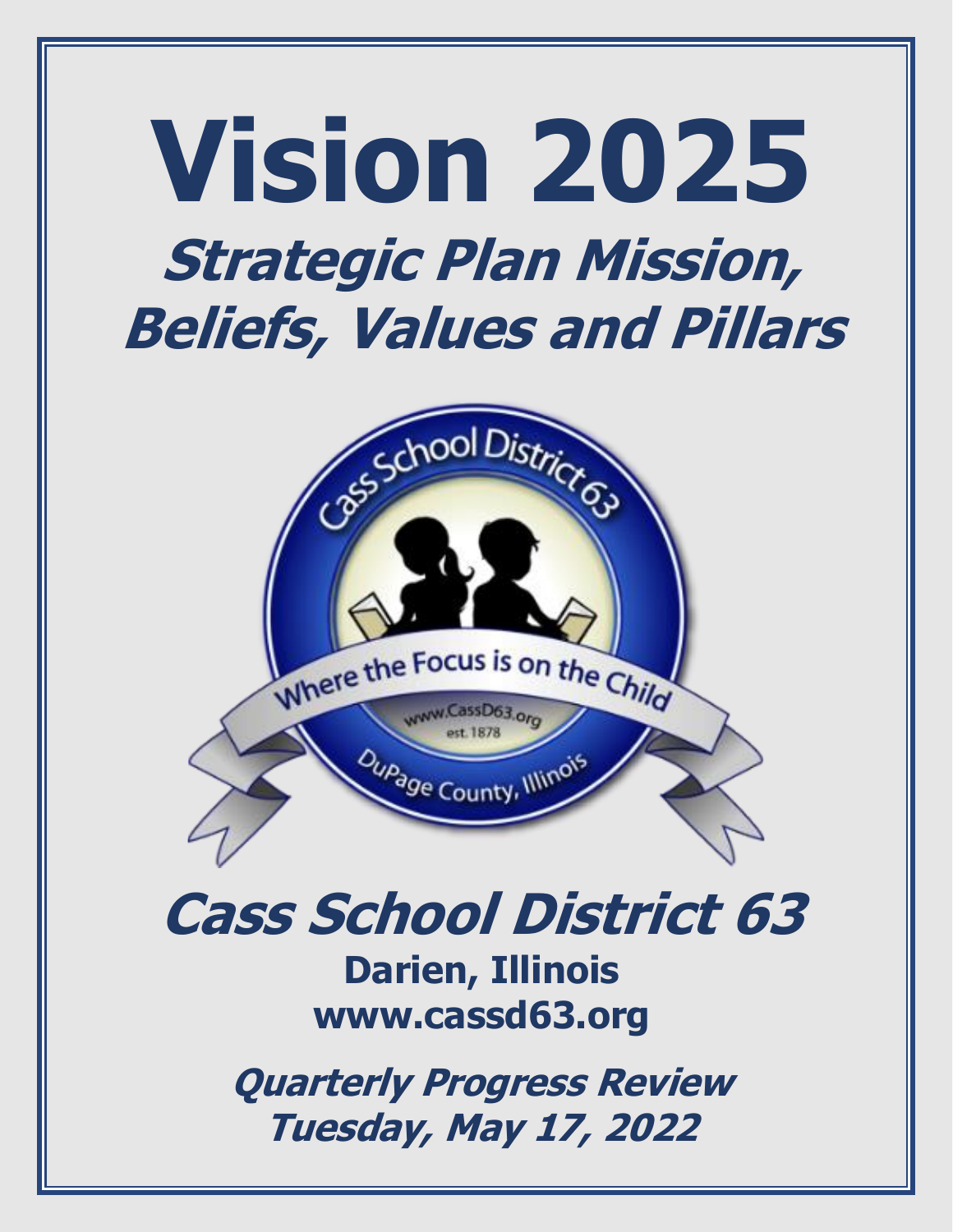# **Purpose and Method of the Progress Review**

After collecting data and feedback from our local community, the Cass School District 63 Board of Education developed and adopted the [Vision 2025 Strategic](https://www.cassd63.org/domain/308)  [Plan](https://www.cassd63.org/domain/308) in November of 2021. As part of this plan, the Board also clarified our mission and adopted a clear set of [Core Beliefs and Values](https://www.cassd63.org/domain/27) that are shared by our school community. Details can be found under the links above.

Our strategic plan is built on three pillars, with seven underlying indicators for each of the pillars. The pillars are as follows:

## **Pillar 1 - Academic Growth and Achievement**

### **Pillar 2 - Student Services and Support**

#### **Pillar 3 - Student Health and Safety**

An effective strategic plan requires not only clear goals and indicators of success, but also a method to monitor progress. Our method is to categorize and show progress for each pillar and indicator under the following four categories:



This is not intended to be an exact science, but just a simple method to provide a quick visual overview of our progress. Work and progress toward the Vision 2025 Strategic Plan will take place with the leadership team and staff, while progress will be monitored quarterly by the Board. Superintendent Mark Cross will report on the progress of the strategic plan to the greater school community.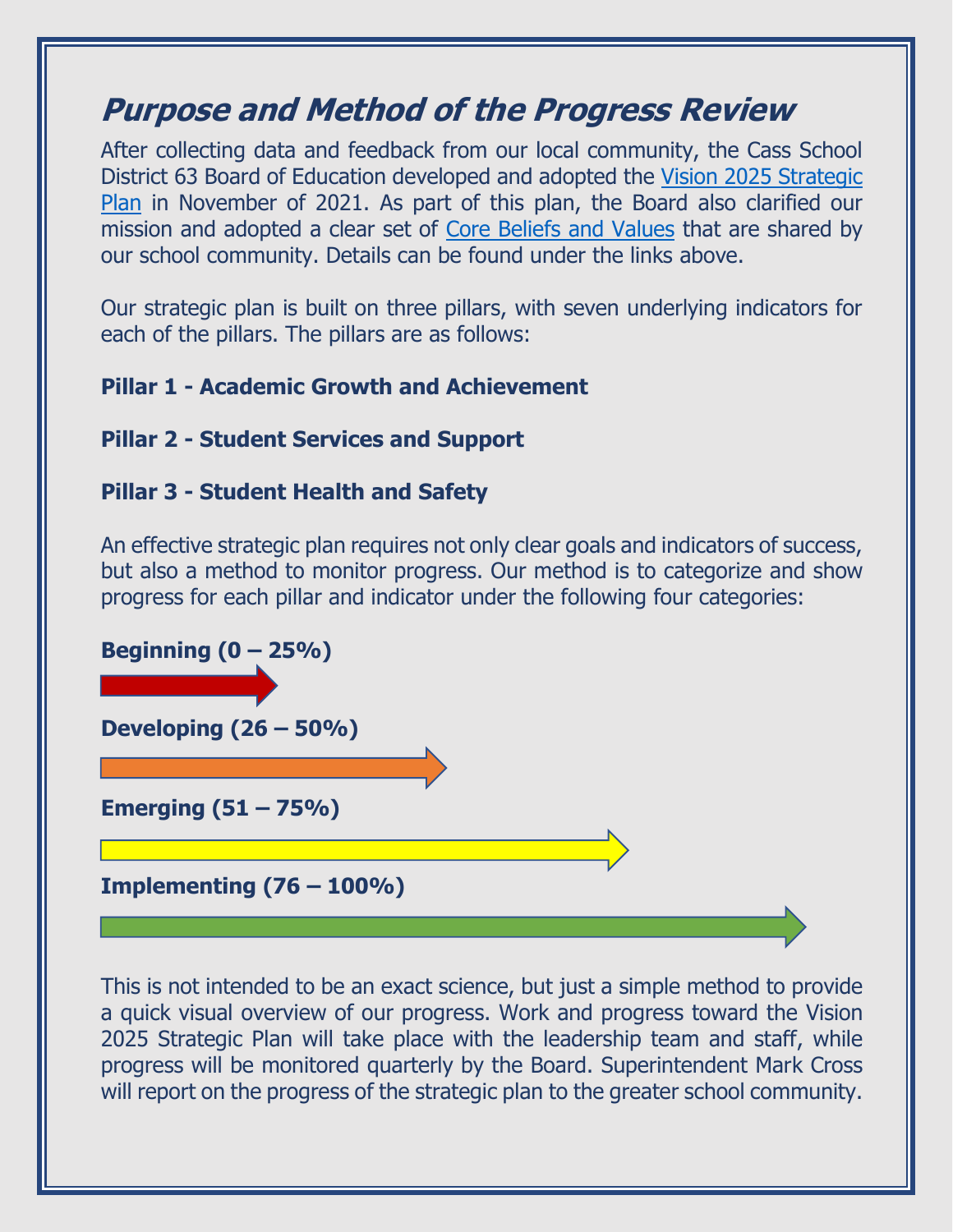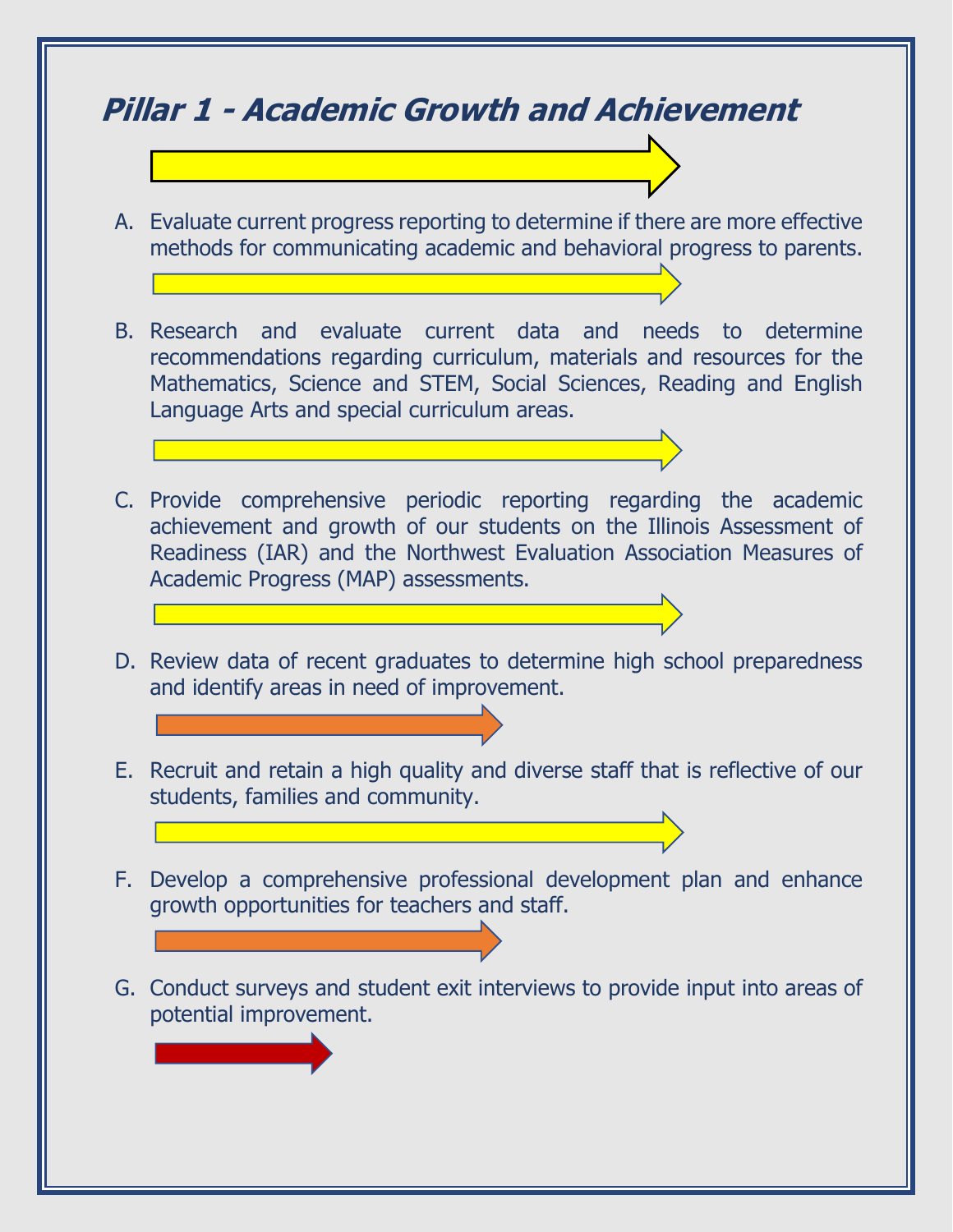